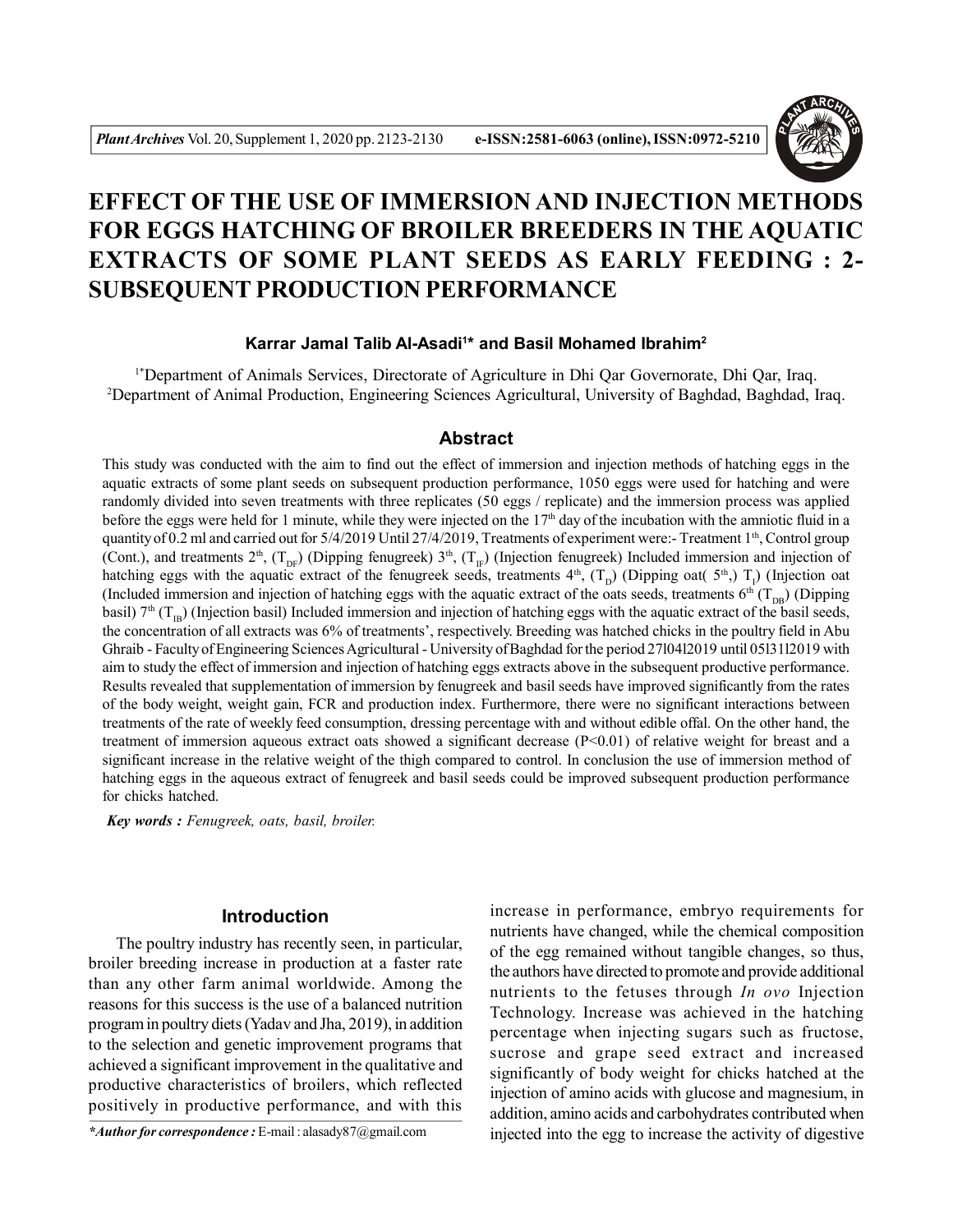enzymes and maturation of the intestine with Early stimulation of the development of the intestine in broiler (Kucharska-Gaca *et al.,* 2017). The researchers also used to inject hatching eggs with carbohydrates (Maltose, Sucrose, Dextrose) as an energy source that enabled them to improve the development of Goblet cells, increase the surface area of villi, and increase body weight when hatching (Uni *et al.,* 2005; Smirnov *et al.,* 2006; Foye *et al.,* 2006). While some of them tended to use extracts of some plants as nutrients to be injected into hatching eggs in order to develop embryos and increase their growth and maturity integration, including Pruszynska-Oszmalek *et al.,* (2015) as it was concluded that the injection of hatching eggs, prebiotics produced by wheat into the amniotic fluid, and at the age of 17 days from incubation, increased the biological availability of iron and intestinal microflora. Zarei *et al.,* (2016) arrived when injecting the *Silybum marianum* plant extract into the egg at a level of 0, 100 and 200 mg / liter on day 17.5 of incubation as early feeding and its effect on the immune response under the influence of heat stress led to an increase in body weight at day 28 and 42 and increased significant relative weights of the Thymus gland and spleen and antibodies against camburo disease increased through the use of plant extract. Sobolewska *et al.,* (2017a) found that injections with seaweed extract *Laminaria* species into the air chamber at the age of 12 days have significantly improved the development of the duodenum. Aljumaily and Taha (2019) concluded that the injection of Spirulina platensis algae in hatching eggs of Japanese quail at a concentration of 1, 2% and at a dose of 50  $\mu$ L at the site of the air chamber, specifically on the 14th day of embryo development, led to an increase in the hatching rate for injection treatments (79.91,82.11%) Compared to the control treatment (77.34%) as for the productive characteristics, the extract affected a concentration of 2% significantly in the weight increase and feed consumption during the total breeding period compared to the rest of the transactions. In view of the absence of any studies, whether locally or globally, in the effect of using aquatic extracts for seeds containing in their composition on the gums, we set out to design this study to show the effect of the extracts of fenugreek, oat and basil seeds as early feeding in both injection and immersion methods in the productive performance of the incubated chicks and determine the best extract and method.

### **Materials and Methods**

The study included immersion of eggs in the aqueous extracts of fenugreek seeds and oats basil before it was introduced to incubation machines for some treatments. As for the other treatments, the eggs were injected with the same aqueous extracts of the seeds above on day 17 of the incubation. a total of 1050 eggs hatching of broiler breeders (Ross-308) from one field of 34-week-old, The eggs were hatched in the hatchery of Al-Anwar Poultry Company (Al-Mouradia District – Babylon Governorate) for the period from 5/4/2019 until 27/4/2019. The hatching chicks were reared in the poultry fields of the College of Agricultural Engineering Sciences in Abu Ghraib District for the period 27/4/2019 until 31/5/2019 with the aim of studying the effect of immersion and injection of hatching eggs with the above extracts on the subsequent performance of broilers. The concentration of all extracts was 6% for the treatments, respectively, use perforated plastic baskets, laying eggs for each treatment in it very carefully in order to avoid cracking in the shell, Then submerge it in a larger plastic container in which the prepared liquid, which has a temperature of  $25 \degree C$ , was placed and the time of preparing the extract was 3 minutes. As for injection; At the end of the seventeenth day of laying eggs in incubators and was carried out in the area of the amniotic fluid after the process of scanning the eggs and at an angle of 45º deviation from the linear axis in the wide part of the egg, following the method shown from Zhu *et al.,* (2019) with a depth of 25 mm and a dose of 0.2 ml, close the eggshell hole with the dye. The hatched chicks were distributed for each treatment by 3 replicates per treatment, the birds were reared on floor pens, each pen one hanging tube feeder and one suspended drinker. Feed and water were offered *ad libitum* and the light program was 24 L. Birds housed on floor pens and used sawdust as litter. During the experiment at two – phase feeding program consisted of a starter (1-21 days of age, 22.3% P., 3000Kcl E.) and finisher (22-42 days of age, 21.4% P., 3100Kcl E.) was provided to broilers. Weights of birds were recorded and the weekly and total weight gain was calculated, the amount of feed consumed and the food conversion factor (FCR), in addition to the calculation of the production index (PI). Data were analyzed statistically by ANOVA using a completely randomized design (CRD). In case of significance difference, multiple range test was used (Duncn, 1955). Statistical software SAS, 2012 was used to carry out statistical analysis.

### **Results and Discussion**

According to the results of Table 1, the effect of immersion and injection of hatching eggs with aqueous extracts of fenugreek, oat and basil seeds on the weekly average body weight until a significant decrease (P<0.01) In body weight for the first and second weeks of breeding for basil injection treatment  $(T_{\text{IR}})$  compared to control treatment, As their average values were 177.9 and 195.7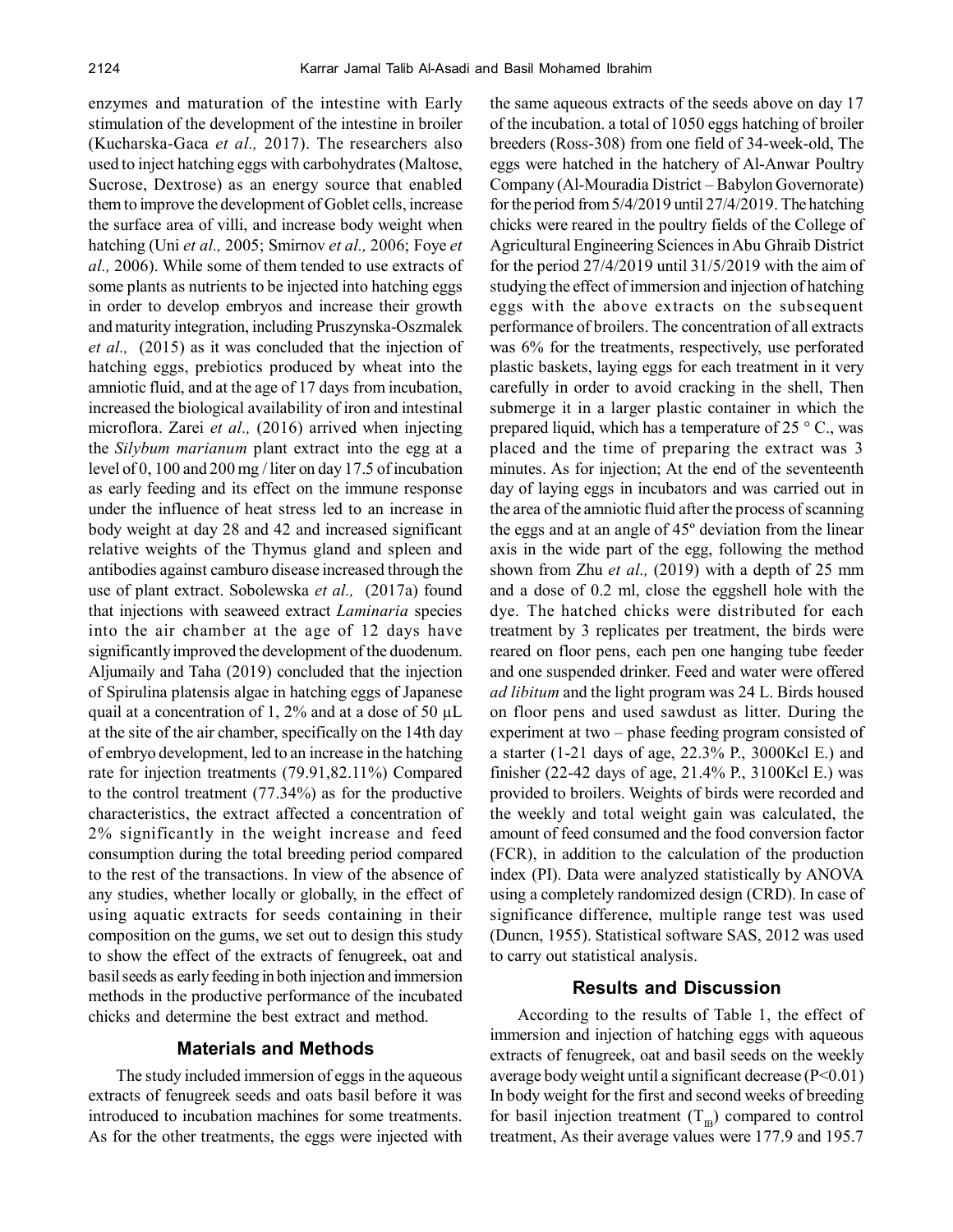g. However, all immersion and other injection treatments did not differ significantly between them and the control treatment in the same characteristic for the first and second weeks, respectively, and the effect of immersion started to appear for the third week, Significant increase (P<0.01) in immersion in the fenugreek and basil extract treatments was significantly increased compared to the control treatment. Also, the treatment of basil injection  $(T_{\text{in}})$  resulted in a significant decrease in comparison with the control treatment. There were no significant differences between the treatment of injection by fenugreek and oat extract ( $T_{IF}$  and  $T_{10}$ ) and immersion of oat extract  $(T_{\text{po}})$  compared to the control treatment for the third week of breeding, the overall average for this week was 977.1, 1037.2, 1005.3, 1000.9, 992.4, 1015.5 and 919.5 g for  $T_c$ ,  $T_{DF}$ ,  $T_F$ ,  $T_{DO}$ ,  $T_{IO}$ ,  $T_{DB}$  and  $T_B$ treatments, respectively. While the results of the control treatment converged and all the treatments of immersion and injection with water extracts of fenugreek, oat and basil seeds, and there were no significant differences between the mentioned treatments for the fourth week of breeding. Significant improvement was showed (P<0.05) for fenugreek and basil extract immersion ( $T_{DE}$ ) and  $T_{DB}$ ) and fenugreek and oat extract injection compared to basil injection  $(T_{IB})$ . The results in the same table indicated that the application of immersion with the aqueous extract of fenugreek and basil seeds the best mean in BW for the fifth week had a significant increase (P<0.01) compared to the control treatment. As its values reached 2184.2, 2137.3 and 2030.2 g, and no significant

**Table 1:** Effect of immersion and injection of hatching eggs with aqueous extracts of fenugreek, oat and basil seeds on weekly body weight (g /bird) for broilers.

| <b>Treatments</b>                              | Age at breeding (days) |                    |                         |                        |                        |
|------------------------------------------------|------------------------|--------------------|-------------------------|------------------------|------------------------|
|                                                | $1 - 7$                | 8-14               | 15-21                   | 22-28                  | 29-35                  |
| $T_c$                                          | 195.7 <sup>a</sup>     | 505.8a             | 977.1 <sup>c</sup>      | $1428.4$ <sup>ab</sup> | 2030.2 b               |
| $\rm T_{\underline{D} \underline{F}}$          | 204.7 <sup>a</sup>     | 519.8 <sup>a</sup> | 1037.2 <sup>a</sup>     | 1501.5 <sup>a</sup>    | 2184.2 <sup>a</sup>    |
| $T_{\underline{\textbf{\tiny IF}}}$            | 198.5 <sup>a</sup>     | 504.4 <sup>a</sup> | $1005.3$ <sup>abc</sup> | 1482.5 <sup>a</sup>    | $2093.6$ <sup>ab</sup> |
| $T_{_{\rm DO}}$                                | 197.1 <sup>a</sup>     | 505.7 <sup>a</sup> | 1000.9 <sup>bc</sup>    | $1461.3^{ab}$          | 2019.8 <sup>b</sup>    |
| $T_{\underline{\text{IO}}}$                    | 193.6 <sup>a</sup>     | 499.1 <sup>a</sup> | 992.4 bc                | 1490.4 <sup>a</sup>    | 2088.2 <sup>ab</sup>   |
| $T_{\underline{\textrm{DB}}}$                  | 203.7 <sup>a</sup>     | 513.2 <sup>a</sup> | $1015.5^{ab}$           | 1498.5 <sup>a</sup>    | 2137.3 <sup>a</sup>    |
| $T_{_{\scriptscriptstyle\rm I\hspace{-1pt}B}}$ | 177.9 <sup>b</sup>     | 451.4 <sup>b</sup> | 919.5 <sup>d</sup>      | 1383.8 <sup>b</sup>    | $1881.7^{\circ}$       |
| <b>SEM</b>                                     | 3.69                   | 6.37               | 9.95                    | 24.38                  | 28.72                  |
| P-value                                        | 0.0109                 | 0.0002             | 0.0001                  | 0.0870                 | 0.0002                 |

Experimental treatments:  $T_c$ : control treatment,  $T_{DF}$ ,  $T_F$ : treatment of immersion and injection of hatching eggs with aqueous extract of fenugreek seeds,  $T_{\text{po}}$ ,  $T_{\text{lo}}$ : treatment of immersion and injection of hatching eggs with aqueous extract of oats,  $T_{DB}$ ,  $T_{IB}$ : treatment of immersion and injection of hatching eggs with aqueous extract of basil seeds. a,b,cMeans in the same column bearing different superscripts differ significantly ( $P < 0.05$ ) or (0.01). SEM = Standard error of means.

differences were found between control treatments, immersion and injection of oat aqueous extracts  $(T_{DO}$ and  $T_{\text{IO}}$ ) and fenugreek extract injection  $(T_{\text{IF}})$ , while the treatment of aqueous extract of basil seeds  $(T_{\text{IB}})$  formed the lowest average values (1881.7 g) between the treatments and decreased significantly compared to the control treatment and all immersion and injection treatments.

It is noted from the results in (Table 2). There was a significant decrease (P<0.05) in the treatment of basil injection  $(T_{\text{IB}})$ , which recorded the lowest mean between values (136.2 g) compared to control (152.9 g) and all immersion treatments ( $T_{DF}$ ,  $T_{DO}$ , and  $T_{DB}$ ) ( 159.4, 152.8, 156.4g), fenugreek extract injection  $(T_{\text{DF}})$  (154.9g). We did not find any significant differences between the treatment of basil extract injection (TIB) and oat extract injection  $(T_{10})$  in the weight gain characteristic for the first week. Also, it was noted from the results mentioned in the same table above a significant decrease  $(P<0.05)$ for the treatment of basil extract injection  $(T_{\text{IB}})$  compared to the control treatment, immersion and other injection treatments for the second week, the immersion treatments in the aqueous extract of fenugreek and basil seeds  $(T_{DE}$ and  $T_{\text{p},\text{p}}$  were the highest between values and significantly increased (P <0.01) compared to the control and basil extract  $(T_{IR})$  treatments, while there were no significant differences in the overall rate of control treatment and treatment of oat extract immersion  $(T_{\text{no}})$ and all injections treatment in the weight gain for the third week. As for the same quality in the fourth week, there were no significant differences between treatment control, immersion treatments and injection with water extracts. It is also evident from the same table above that there were no significant differences between control treatment and immersion and injection treatments of aqueous extract of fenugreek, oat and basil seeds  $(T_{DE},$  $T_{\text{po}}$  and  $T_{\text{DB}}$ ). However, the treatment of immersion with fenugreek extract  $(T_{DF})$  recorded a significant increase (P<0.05) compared to the treatment of basil infusion injection  $(T_{\text{in}})$  in the rate of weight gain for the fifth week of breeding. The general mean of the immersion treatment with fenugreek seed water aqueous extraction  $(T_{DE})$  was the highest among the treatments in the cumulative weight gain characteristic, with a general average of 2138.8 g and a significant increase  $(P<0.01)$ compared to the control treatment of 1990.0 g. On the other hand, no significant differences were observed between treatment control and immersion treatment with oat and basil water extract ( $T_{\text{DO}}$  and  $T_{\text{DB}}$ ) and fenugreek and oat extract  $(T_{IF}$  and  $T_{IO}$ ), while the basil extract injection treatment  $(T_{\text{IB}})$  decreased significantly and the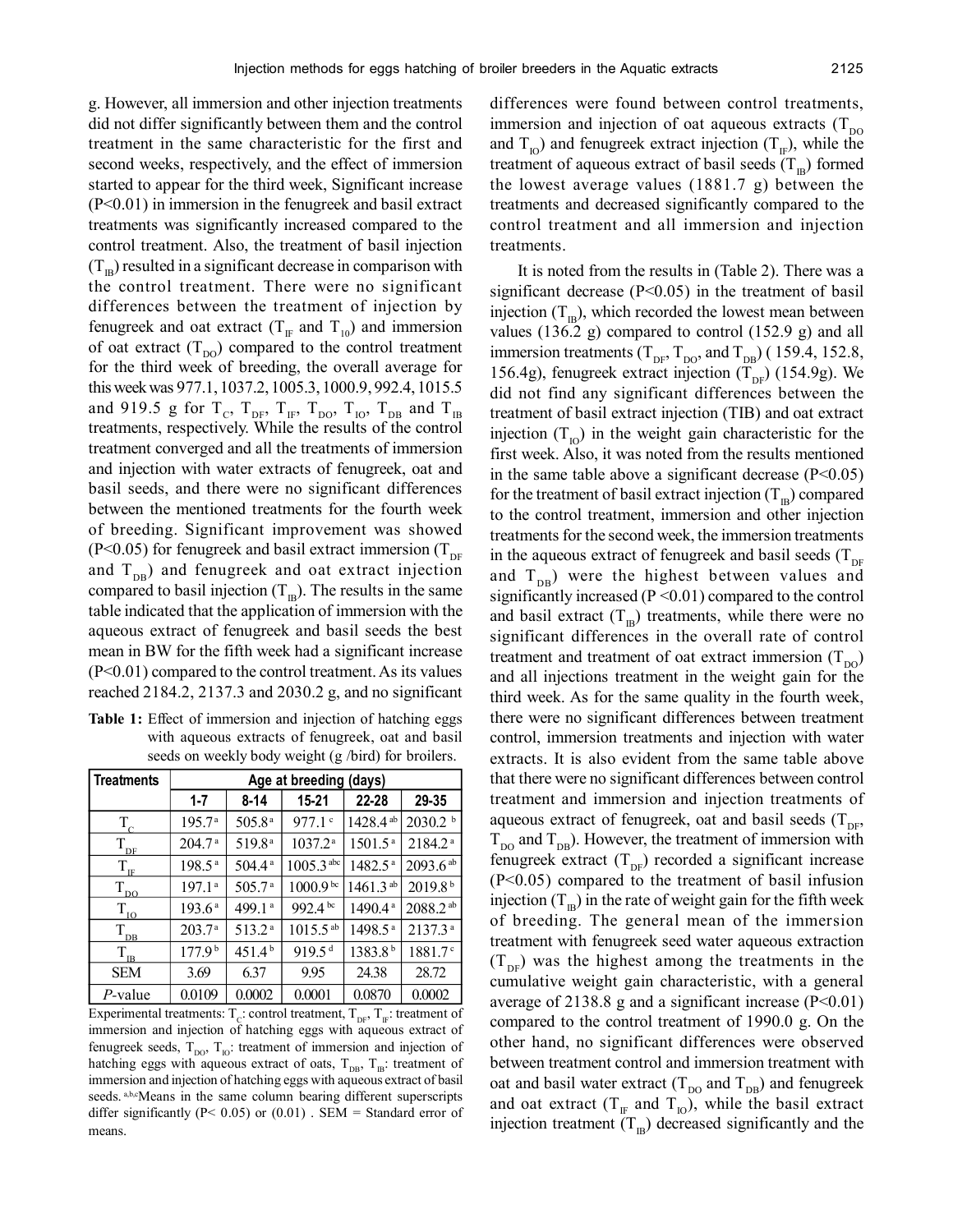| Treatments                              | Age at breeding (days) |                    |                     |           |                       |                         |
|-----------------------------------------|------------------------|--------------------|---------------------|-----------|-----------------------|-------------------------|
|                                         | $1 - 7$                | $8 - 14$           | $15 - 21$           | $22 - 28$ | 29-35                 | $1 - 35$                |
| $T_c$                                   | 152.9 <sup>a</sup>     | 310.1 <sup>a</sup> | 471.2 <sup>bc</sup> | 451.2     | $601.8$ <sup>ab</sup> | 1990.0 <sup>bc</sup>    |
| $\rm T_{\underline{D}F}$                | 159.4 <sup>a</sup>     | 315.0 <sup>a</sup> | 517.4a              | 464.4     | $682.5^{\text{a}}$    | 2138.8 <sup>a</sup>     |
| $T_{\underline{\textbf{I}^F}}$          | 154.9 <sup>a</sup>     | 305.8a             | 497.4 ab            | 477.1     | $611.1$ ab            | $2047.8$ <sup>abc</sup> |
| $T_{\underline{DO}}$                    | 152.8 <sup>a</sup>     | $308.5^{\text{a}}$ | 495.2 abc           | 460.4     | 558.5 <sup>ab</sup>   | $1975.5^{\circ}$        |
| $T_{\underline{\text{10}}}$             | 148.9 <sup> ab</sup>   | 305.4a             | 493.3 abc           | 498.0     | 597.7 ab              | $2043.5$ <sup>abc</sup> |
| $T_{\underline{DB}}$                    | $156.4^{\text{a}}$     | 309.4a             | 502.3 <sup>a</sup>  | 482.9     | $638.8^{ab}$          | $2090.0$ <sup>ab</sup>  |
| $T_{\underline{\scriptscriptstyle IB}}$ | 136.2 <sup>b</sup>     | 273.5 <sup>b</sup> | 468.0°              | 464.3     | 497.8 <sup>b</sup>    | 1839.9 <sup>d</sup>     |
| <b>SEM</b>                              | 3.72                   | 7.34               | 8.50                | 25.22     | 37.38                 | 29.26                   |
| P-value                                 | 0.0356                 | 0.0339             | 0.0170              | 0.9201    | 0.1852                | 0.0003                  |

**Table 2:** Effect of immersion and injection of hatching eggs with aqueous extracts of fenugreek, oat and basil seeds. Weekly and cumulative weight gain rate (g /bird) of broilers.

Experimental treatments:  $T_c$ : control treatment,  $T_{DF}$ ,  $T_F$ : treatment of immersion and injection of hatching eggs with aqueous extract of fenugreek seeds,  $T_{\text{DO}}$ ,  $T_{\text{IO}}$ . treatment of immersion and injection of hatching eggs with aqueous extract of oats,  $T_{DB}$ ,  $T_B$ : treatment of immersion and injection of hatching eggs with aqueous extract of basil seeds. a,b,cMeans in the same column bearing different superscripts differ significantly ( $P < 0.05$ ) or (0.01). SEM = Standard error of means.

**Table 3:** Effect of immersion and injection of hatching eggs with aqueous extracts of fenugreek, oat and basil seeds on the weekly and total feed consumption (g /bird) of broilers.

| <b>Treatments</b>                                | Age at breeding (days) |                       |           |        |                     |          |
|--------------------------------------------------|------------------------|-----------------------|-----------|--------|---------------------|----------|
|                                                  | $1 - 7$                | $8 - 14$              | $15 - 21$ | 22-28  | 29-35               | $1 - 35$ |
| $T_c$                                            | $156.9$ <sup>ab</sup>  | $415.5^{\rm a}$       | 665.6     | 780.7  | 989.7 <sup>b</sup>  | 3008.5   |
| $\rm T_{\rm DE}$                                 | 167.8 <sup>a</sup>     | 408.7 <sup>a</sup>    | 689.8     | 728.5  | 974.7 b             | 2969.6   |
| $\rm T_{\scriptscriptstyle \rm I\hspace{-1pt}F}$ | $158.1^{ab}$           | 408.4 <sup>a</sup>    | 661.1     | 761.4  | 964.7 <sup>b</sup>  | 2962.8   |
| $T_{_{\rm DD}}$                                  | $154.3$ <sup>ab</sup>  | $400.2$ <sup>ab</sup> | 648.9     | 775.8  | 1006.3 <sup>b</sup> | 2985.6   |
| $T_{\text{LO}}$                                  | $149.2^{ab}$           | 412.9 <sup>a</sup>    | 659.2     | 801.8  | 988.2 <sup>b</sup>  | 3011.6   |
| $T^{}_{\rm DE}$                                  | $159.0$ <sup>ab</sup>  | $401.8$ <sup>ab</sup> | 649.6     | 756.0  | 1006.2 <sup>b</sup> | 2972.6   |
| $T_{IB}$                                         | 146.3 <sup>b</sup>     | 373.4 <sup>b</sup>    | 653.9     | 760.7  | 1092.9 <sup>a</sup> | 3027.4   |
| <b>SEM</b>                                       | 5.55                   | 8.52                  | 12.67     | 27.93  | 22.38               | 35.43    |
| P-value                                          | 0.2951                 | 0.1378                | 0.4621    | 0.8000 | 0.0668              | 0.8813   |

Experimental treatments:  $T_c$ : control treatment,  $T_{DF}$ ,  $T_F$ : treatment of immersion and injection of hatching eggs with aqueous extract of fenugreek seeds,  $T_{\text{DO}}$ ,  $T_{\text{IO}}$ : treatment of immersion and injection of hatching eggs with aqueous extract of oats,  $T_{DB}$ ,  $T_B$ : treatment of immersion and injection of hatching eggs with aqueous extract of basil seeds. a,b,cMeans in the same column bearing different superscripts differ significantly ( $P < 0.05$ ) or (0.01). SEM = Standard error of means.

lowest values between treatments compared to control treatment and Immersion and other injection treatments.

The results shown in table 3, there are no significant differences between treatment control and immersion treatments and injection with water extracts of fenugreek, oat and basil seeds in the feed consumption characteristic for the first week of breeding. Whereas, a significant decrease (P<0.05) was shown for the treatment of basil water extract  $(T_{IB})$  when compared to fenugreek immersion treatment  $(T_{\text{DP}})$  for the same week. The effect of basil aqueous extract  $(\dot{T}_{IB})$  was continued by registering the lowest values between the treatments as an extension of the second week of breeding, the lower feed consumption was compared to the control parameters, Immersion and injection of fenugreek extract ( $T_{DE}$  and  $T_{IE}$ ) and oat injection ( $T_{ID}$ ), While the significant effect of using immersion and injection in feed consumption for the third and fourth weeks of breeding respectively has disappeared, as well as the characteristic of total feed consumption when compared with the control treatment. While the treatment of basil injection (T<sub>IB</sub>) had a significant increase (P<0.05) when compared with the control treatment and other immersion and injection treatments in the last week of breeding (the fifth week), The average of this quality was 989.7, 974.7, 964.7, 1006.3, 988.2, 1006.2 and 1092.9 g for  $T_c$ ,  $T_{DF}$ ,  $T_{IF}$ ,  $T_{DO}$ ,  $T_{IO}$ ,  $T_{DB}$  and  $T_{IB}$  respectively for the fifth week.

From the observation of the means in Table 4, for the effect of immersion and injection of hatching eggs with aqueous extracts of fenugreek, oat and basil seeds in the weekly in FCR, the absence of significant differences between control treatment and application of the immersion and injection processes with aqueous extracts of fenugreek, oat and basil seeds is observed for the first and second weeks of breeding, the absence of this effect continued for the third and fourth weeks, respectively, except for a significant improvement  $(P<0.05)$ for the oat and basil immersion treatments  $(T_{\text{no}})$ and  $T_{DB}$ ) when compared with the control treatment for the third week. As for the fifth week of breeding, the negative effect started to appear when applying the method of injecting the aqueous extract of basil seeds  $(T_B)$ , the basil injection treatment recorded the highest values among the experimental treatments for the fifth week, and the overall average for this treatment

was 2.19. Observing the general means of the total FCR, the method of immersion in the aqueous extract of fenugreek and basil seeds ( $T_{DF}$  and  $T_{DB}$ ) achieved a significant improvement  $(P<0.01)$  in this characteristic compared to the control treatment and other immersion and injection treatments. Whereas, the worst FCR was in the basil injection (IB) treatment compared to the control treatment and other immersion and injection treatments. The overall means were 1.51, 1.38, 1.44, 1.50, 1.47, 1.41, and 1.64 for the treatments  $T_c$ ,  $T_{DF}$ ,  $T_F$ ,  $T_{DO}$ ,  $T_{\text{IO}}$ ,  $T_{\text{DB}}$  and  $T_{\text{IB}}$  respectively.

Table 5, shows the effect of immersion and injection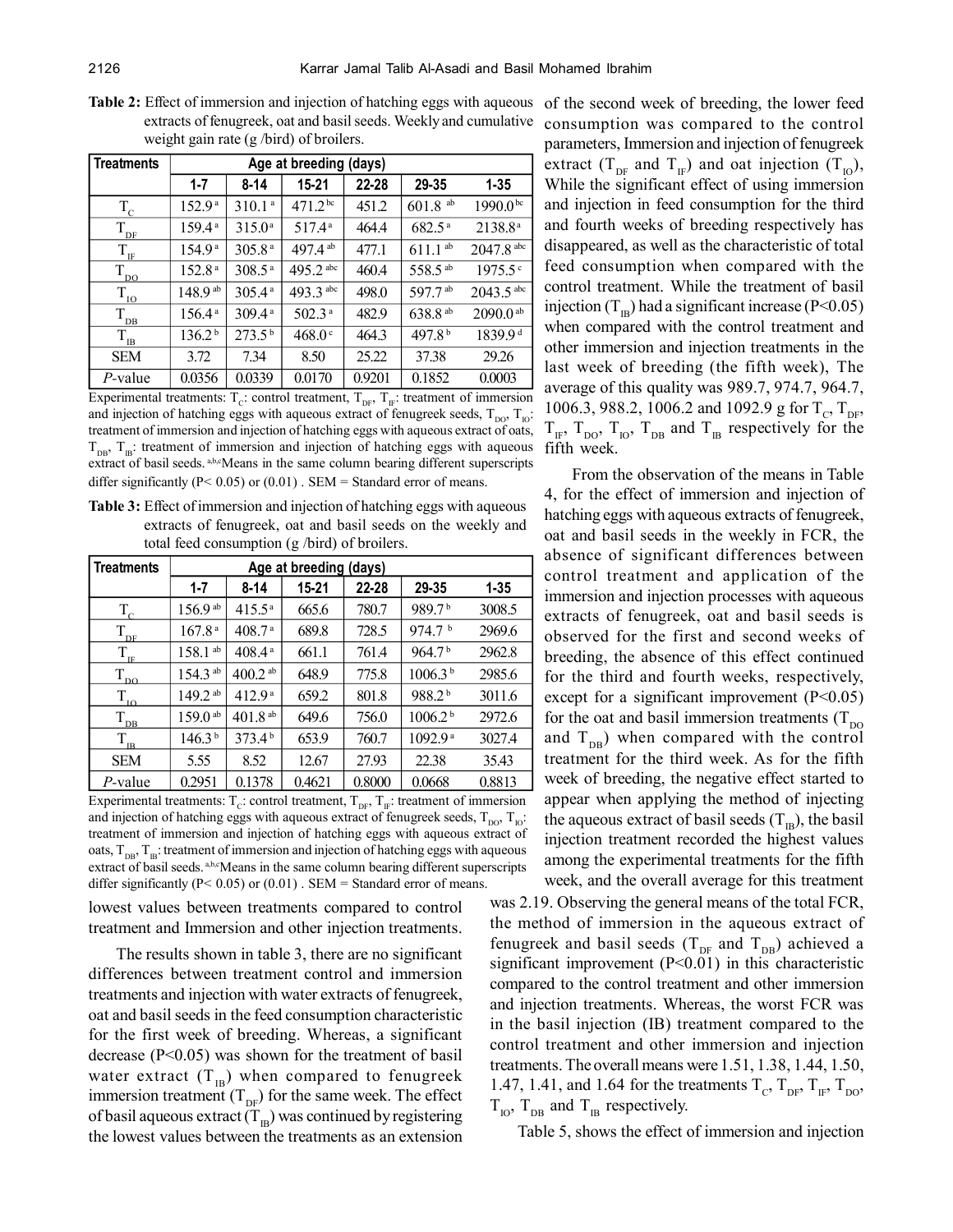| <b>Treatments</b>                | Age at breeding (days) |          |                   |        |                   |                    |
|----------------------------------|------------------------|----------|-------------------|--------|-------------------|--------------------|
|                                  | $1 - 7$                | $8 - 14$ | 15-21             | 22-28  | 29-35             | $1 - 35$           |
| $T_c$                            | 1.02                   | 1.34     | 1.41 <sup>a</sup> | 1.73   | 1.64 <sup>b</sup> | 1.51 <sup>b</sup>  |
| $\rm T_{\underline{DF}}$         | 1.05                   | 1.29     | $1.33^{ab}$       | 1.58   | 1.45 <sup>b</sup> | 1.38 <sup>c</sup>  |
| $T_{\rm \scriptscriptstyle LF}$  | 1.01                   | 1.33     | $1.34$ ab         | 1.59   | 1.58 <sup>b</sup> | 1.44 <sup>bc</sup> |
| $T_{\underline{D}\underline{O}}$ | 1.00                   | 1.29     | 1.30 <sup>b</sup> | 1.67   | 1.77 <sup>b</sup> | 1.50 <sup>b</sup>  |
| $\rm T_{\underline{IO}}$         | 1.00                   | 1.34     | $1.33^{ab}$       | 1.62   | 1.67 <sup>b</sup> | 1.47 <sup>bc</sup> |
| $T_{\underline{\textrm{DB}}}$    | 1.01                   | 1.29     | 1.29 <sup>b</sup> | 1.58   | 1.59 <sup>b</sup> | 1.41 <sup>c</sup>  |
| T.<br><b>IB</b>                  | 1.06                   | 1.35     | $1.39^{ab}$       | 1.63   | 2.19 <sup>a</sup> | 1.64 <sup>a</sup>  |
| <b>SEM</b>                       | 0.03                   | 0.02     | 0.02              | 0.09   | 0.28              | 0.02               |
| P-value                          | 0.8628                 | 0.7629   | 0.1218            | 0.9551 | 0.0093            | 0.0003             |

**Table 4:** Effect of immersion and injection of hatching eggs with aqueous extracts of fenugreek, oat and basil seeds in the weekly and total FCR (feed g/ weight gain g) for broiler.

Experimental treatments:  $T_c$ : control treatment,  $T_{DF}$ ,  $T_F$ : treatment of immersion and injection of hatching eggs with aqueous extract of fenugreek seeds,  $T_{\text{DO}}$ ,  $T_{\text{IO}}$ . treatment of immersion and injection of hatching eggs with aqueous extract of oats,  $T_{DB}$ ,  $T_B$ : treatment of immersion and injection of hatching eggs with aqueous extract of basil seeds. a,b,cMeans in the same column bearing different superscripts differ significantly ( $P < 0.05$ ) or (0.01). SEM = Standard error of means.

**Table 5:** Effect of immersion and injection of hatching eggs with aqueous extracts of fenugreek, oat and basil seeds in the productive index (PI) of broiler at the age of 35 days.

| <b>Treatments</b>        | <b>Production index mean</b> |
|--------------------------|------------------------------|
|                          | 308.8 b                      |
| $\rm I_{DF}$             | 427.1 <sup>a</sup>           |
| $\mathbb{T}_{\text{IF}}$ | 372.7 ab                     |
| $\rm T_{\underline{DO}}$ | 311.5 <sup>b</sup>           |
| $T_{\underline{I0}}$     | 344.7 ab                     |
| $DB$                     | 367.8 <sup>ab</sup>          |
| <b>IB</b>                | $201.2$ <sup>c</sup>         |
| <b>SEM</b>               | 32.61                        |
| P-value                  | 0.0111                       |

Experimental treatments:  $T_c$ : control treatment,  $T_{DF}$ ,  $T_F$ : treatment of immersion and injection of hatching eggs with aqueous extract of fenugreek seeds,  $T_{DO}$ ,  $T_{IO}$ : treatment of immersion and injection of hatching eggs with aqueous extract of oats,  $T_{DR}$ ,  $T_{IR}$ : treatment of immersion and injection of hatching eggs with aqueous extract of basil seeds. a,b,cMeans in the same column bearing different superscripts differ significantly ( $P < 0.05$ ) or (0.01). SEM = Standard error of means.

of hatching eggs with aqueous extracts of fenugreek, oat and basil seeds in the productive index at the age of 35 days for broilers, significant increase in the treatment of immersion with aqueous extract of fenugreek seeds  $(T_{\text{DF}})$ , and it was unique by having the highest and best values among the experimental parameters, It increased significantly (P<0.01) compared to the control treatment and oat extract  $(T_{\text{no}})$ , while it did not differ significantly with the treatments of immersion extract of basil seeds  $(T_{DB})$  and fenugreek and oat extract  $(T_{IF}$  and  $T_{IO})$ . The

lowest mean for PI was recorded at the injection with the aqueous extract of basil seeds (IB), as it decreased significantly in the same characteristic compared to the control and immersion oat extract  $(T_{\text{DO}})$  treatments, and the overall means of treatments in this index was 308.8, 427.1, 372.7, 311.5, 344.7, 367.8, and 201.2 for  $T_c$ ,  $T_{\text{DF}}$ ,  $T_{\text{IF}}$ ,  $T_{\text{DO}}$ ,  $T_{\text{IO}}$ ,  $T_{\text{DB}}$  and  $T_{\text{IB}}$  respectively

## **Discussion**

Treatment of immersion in the aqueous extract of fenugreek and basil seeds was able to achieve an increase in body weight for most of the breeding weeks, which is due to the improvement of the characteristics of the hatched chicks and their weight after hatching, and thus may be reflected in the subsequent productive performance. As the use of these extracts as early feeding for embryo helped the development of the body and muscles by stimulating the

development of satellite cells (Kornasio *et al.,* 2011). Which was confirmed by Halevy et al (2000). Or the increase in the body weight of birds may be due to the ability of the intestine to better digest and absorb feed by delivering and supporting nutrients to the embryos in the eggs that stimulate the metabolism of the cells of the digestive system. Girardon *et al.,* (1985) reported 39 important compound and nutrients in fenugreek seeds, the aqueous extract of seeds used in the study also included amino acids that are important for embryo growth and development such as Serine and Valine, Aspartic acid and Glutamic acid, threonine, Alanine,  $\gamma$ -Aminobutyric acid and Histidine (Pruthi, 1976; Sankarikutty *et al.,* 1978; Ramachandraiah *et al.,* 1986).

Studies have indicated the presence of saturated and unsaturated fatty acids such as oleic, linoleic and linolenic in these seeds (Mazza *et al.,* 2002). That this relatively high content of some nutritional components and mineral elements, which is found in the form in the gums, has increased embryo development and improved the subsequent productive performance. (Kita *et al.,* 2015; Kermanshahi *et al.,* 2017; Bhattacharyya *et al.,* 2018; Xu *et al.,* 2019; Kop Bozbay and Ocak, 2019), this is confirmed by Azadegan Mehr et al. (2014) when injecting 300 ppm of linoleic acid which is effective in increasing the rate of growth and weight gain. When applying early feeding technology to newly hatched chickens and turkeys, Noy and Sklan (1998) and Uni *et al.,* (1999) indicated that it showed a significant improvement in body weight and the size of the Pectoralis muscle. Thus, it increases the size of muscles by 8-10% at the age of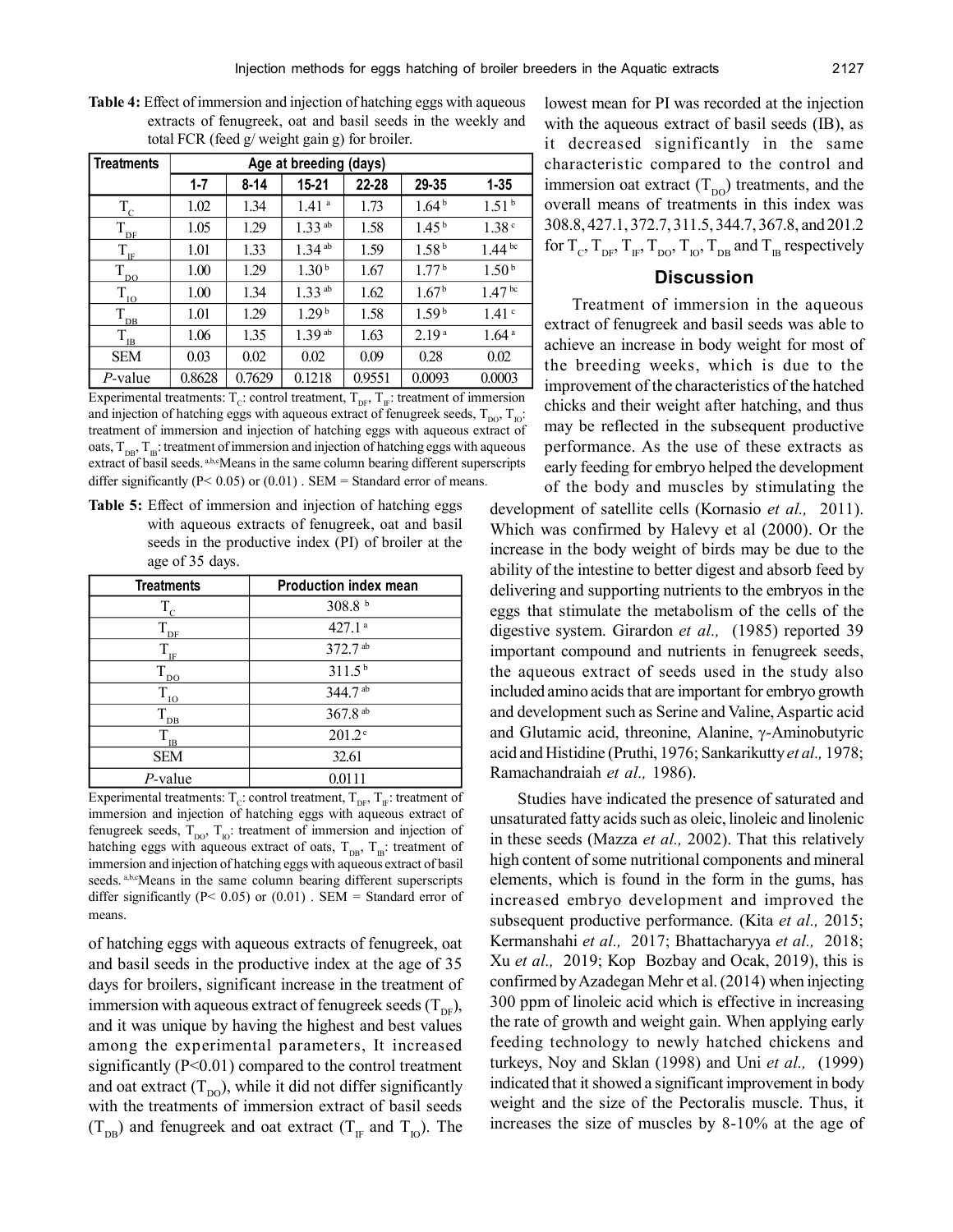marketing. Or it may be due to the increase in the depth of crypts that appeared in the tissue characteristics, as they have a positive relationship with the increase in the secretion of digestive enzymes, and thus the increase in the surface area of absorption in villi and the ratio between villi height and depth of crypts, which are indicators of the functional and developmental state of the intestine (Samanya and Yamauchi, 2002 ; Xu *et al.,* 2003). Thus, it may be reflected in the utilization of feed more. Or perhaps you explain the reason for increasing body weight in maintaining protein levels in the muscles when hatching. Chen *et al.,* (2009) also demonstrated it to duck embryos. Or perhaps it is due to the digestive ability of the intestine to better digest and absorb feed by applying *in ovo* technology and supporting the development of the embryo and thus stimulates the metabolism of the cells of the digestive system and its development in the last period of fetal growth. As well as an increase in the activity of digestive enzymes secreted from the gut, such as Intestinal disaccharide and Aminopeptidase, which is reflected in future productive performance. Or the effect of fenugreek and basil immersion treatments may be due to the early stimulation of brush border enzymes as shown by Gilbert *et al.,* (2007).

These enzymes facilitate the digestion of sugars and peptides, as well as stimulate the production of the pancreatic lipase enzyme, which has been shown to begin on the 16<sup>th</sup> day of incubation to facilitate the digestion of the remaining yolk (Noy and Sklan, 1998). Or perhaps it is due to the effect of plant extracts on the genetic expression of genes responsible for digestive enzymes, and that was confirmed by Tako et al. (2005) when proving upon injection a solution containing zinc methionine to increase the gene expression of saccharase enzymes and leucine aminopeptides as well as sodium transporter - glucose and sodium transporter - potassium - ATP.

Also, the use of yolk in the first days of breeding can affect faster to benefit from nutrients in the development of body parts and stimulate rapid growth. As for the effect of water extract of basil seeds on the deterioration of body weight, it may be due to the lack of nutritional efficiency due to the low development of the digestive system. And that the reduced benefit and absorption of the yolk material led to the weakening of the digestive system, which reflected negatively on body weight and weight gain, These results were confirmed by Zarei *et al.,* (2016) when they injected *Silybum marianum* extract as it reduced body weight compared to control. Results of immersion treatments and some infusion treatments as early feeding were consistent with Fouad,

Abdel-Hafez (2017), Nanle et al (2017) and Maiorano *et al.,* (2017). Those who concluded in their studies when injecting an extract containing Laminarin, Fucoidan and Transgalacto oligosaccharides from milk lactose, resulted in a significant increase in muscle formation. However, these results were inconsistent with Abuoghaba (2017) when spraying broiler hatching eggs with ascorbic acid.

The decrease in FCR for the immersion treatments with the aqueous extract of fenugreek and basil seeds is due to the increased efficiency of utilizing the feed intake as a result of achieving the observed development in the gut. These results were not consistent with what was found by Muglali *et al.*,  $(2016)$  who injected HMB ( $\beta$ hydroxy  $\beta$ -methylbutyrate) on the 19<sup>th</sup> day of incubation, was no significant effect in FCR at day 42 of the breeding. The results were consistent with what Jahejo *et al.,* (2019) found in their study on the effect of using basil seeds (5 g/ kg and vitamin C 200 mg / kg) as additives to rations when breeding broiler to heat stress where they found a decrease in FCR of the addition treatments.

#### **References**

- Abuoghaba, A.A. (2017). Impact of spraying incubated eggs submitted to high temperature with ascorbic acid on embryonic development, hatchability, and some physiological responses of hatched chicks. *Can. J. Anim. Sci.*, **97:** 172–182.
- Al-Fayyad, H.A. and S.A. Naji (1989). Poultry Products Technology. 1st Ed. Directorate of Higher Education Press. Baghdad, 333- 409.
- Aljumaily, T.K and A.T. Taha (2019). Effects of *Spirulina platensis* algae extract early feeding on Japanese quail embryos. *Adv. Anim. Vet. Sci*., **7(1):** 30-37.
- Al-Zubaidi, S.S.A. (1986). Poultry Management 1st Ed. College of Agriculture - University of Basra, 209-266.
- Azadegan mehr, M., A. Hassanabadi., S.A. Mirghelenj and H. Kermanshasi (2014). Effect of *in ovo* injection of conjugated linoleic acid on immune status and blood biochemical factors of broilers chickens. *Spanish Journal of Agricultural Research*, **12(2):** 455-461.
- Bhattacharyya, A., S. Majumdar., S.K. Bhanja., A.B. Mandal and M. Kadam (2018). Effect of maternal dietary manipulation and *in ovo* injection of nutrients on the hatchability indices, post-hatch growth, feed consumption, feed conversion ratio and immunocompetence traits of turkey poults. *J. Appl. Animal Res*., **46(1):** 287–294.
- Chen, W., R. Wang., H.F. Wan., X.L. Xiong., P. Peng and J. Peng (2009). Influence of *in ovo* injection of glutamine and carbohydrates on digestive organs and pectoralis muscle mass in the duck. *Brit. Poult.Sci.*, **50(4):** 436-442.
- Duncan, D.B. (1955). Multiple range and multiple test. *Biometrics*, **11:** 1- 42.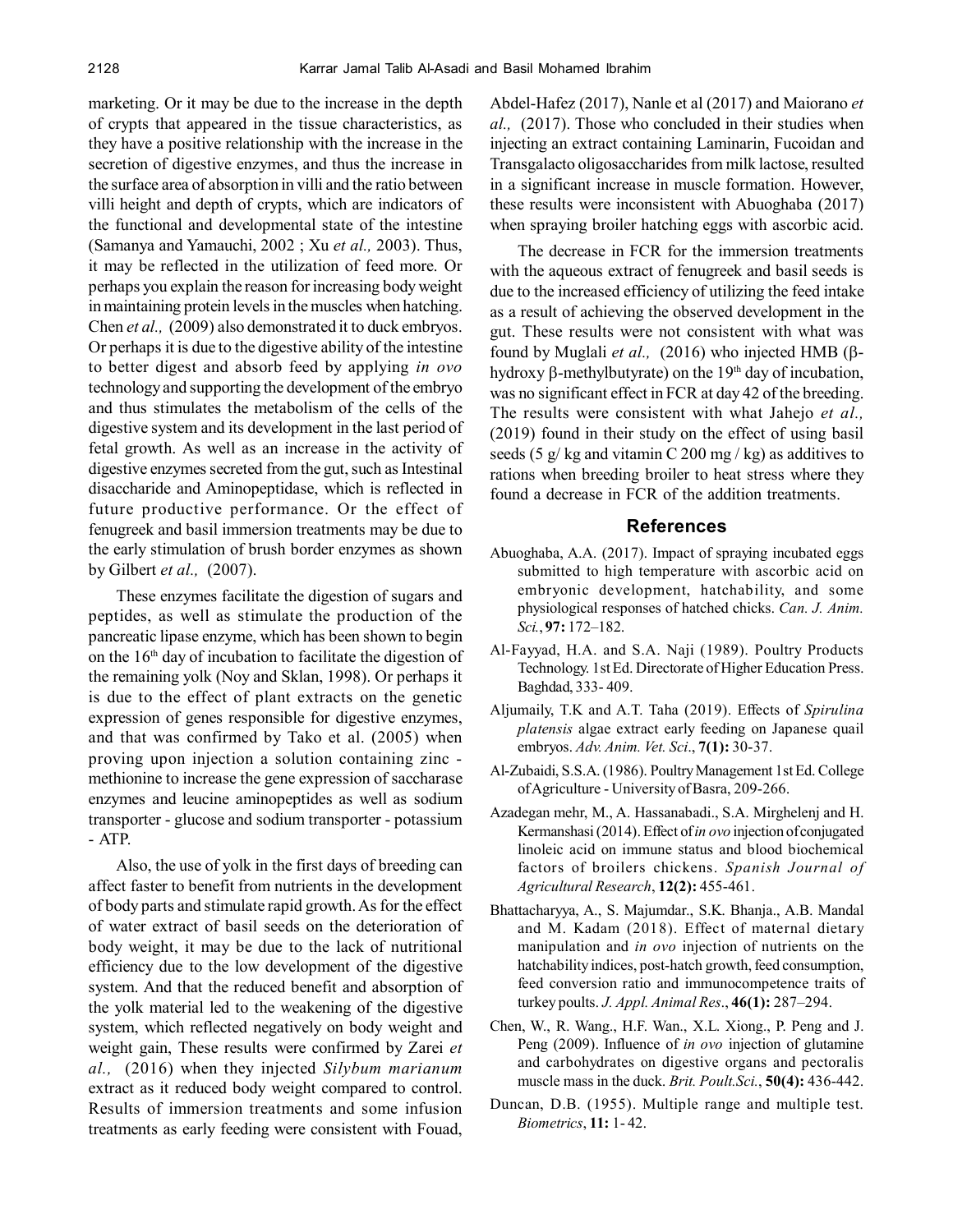- Fouad, W. and M.S. Abdel-Hafez (2017). Effect of spraying hatching eggs of Japanese quail by live yeast on physiological changes in the embryonic development, hatchability and total bacterial count. *Egypt. Poult. Sci*., **37 (3):** 1303-1321.
- Foye, O.T., Z. Uni and P.R. Ferket (2006). Effect of *in ovo* feeding egg white protein,  $\beta$ -hy-droxy- $\beta$ -methylbutyrate, and carbohydrates on glycogen status and neonatal growth of turkeys. *Poult. Sci*., **85:** 1185–1192.
- Gilbert, E.R., H. Li., D.A. Emmerson., K.E.J. Webb and E.A. Wong (2007). Developmental regulation of nutrient transporter and enzyme mRNA abundance in the small intestine of broilers. *Poult. Sci.*, **86:**1739-1753.
- Girardon, P., J. Bessiere., J. Baccou and Y. Sauvaire (1985). Volatile constituents of fenugreek seeds. *Planta. Medica*., **51(6):** 533- 540.
- Halevy, O., A. Geyra, M. Barak, Z. Uni and D. Sklan (2000). Early posthatch starvation decreases satellite cell proliferation and skeletal muscle growth in chicks. *J. Nutr.*, **130 :** 858–864.
- Jahejo, A.R., N. Rajput, W-x Tian, M. Naeem, D.H. Kalhoro, A. Kaka, S. Niu and F-j. Jia (2019). Immunomodulatory and growth promoting effects of Basil (*Ocimum basilicum*) and ascorbic acid in heat stressed broiler chickens. *Pakistan J. Zool*., **51(3) :** 801-807.
- Kermanshahi, H., A. Goliana, N.K. Emamia, A. Daneshmanda, D.G. Tabaria and S.A. Ibrahimb (2017). Effects of *in ovo* injection of threonine on hatchability, intestinal morphology, and somatic attributes in Japanese quail (*Coturnix japonica*). *J. Appl. Animal Res*., **45(1):** 437– 441.
- Kita, K., K.R. Ito., M. Sugahara, M. Kobayashi, R. Makino, N. Takahashi, H. Nakahara, K. Takahashi and M. Nishimuka (2015). Effect of *in ovo* administration of branched-chain amino acids on embryo growth and hatching time of chickens. *J. Poult. Sci*., **52:** 34**-**36.
- Kop Bozbay, C. and N. Ocak (2019). In ovo injection of branched chain amino acids: Embryonic development, hatchability and hatching quality of turkey poults. *J. Anim. Physiol. Anim. Nutr.*,**103:**1135–1142.
- Kornasio, R., O. Halevy, O. Kedar and Z. Uni (2011). Effect of *in ovo* feeding and its interaction with timing of first feed on glycogen reserves, muscle growth, and body weight. *Poult. Sci.*, **90(7):** 1467-1477.
- Kucharska-Gaca, J., E. Kowalska and M. Dêbowska (2017). *In ovo* feeding technology of the future-a review. *Ann. Anim. Sci*., **17(4):** 979–992.
- Maiorano, G., K. Stadnicka, S. Tavaniello, C. Abiuso, J. Bogucka and M. Bednarczyk (2017). *In ovo* validation model to assess the efficacy of commercial prebiotics on broiler performance and oxidative stability of meat. *Poult. Sci*., **96:** 511–518.
- Mazza, G., D. Tommaso and S. Foti (2002). Volatile constituents of sicilian fenugreek (*Trigonella foenumgraecum*) seeds.

*Sciences des Aliments*., **22(3) :** 249–264.

- Muglali, O.H., M. Salman, A. Gacar, F. Akdag, M.Y. Glbahar, A. Ifti, E.E. Onuk, F. Karadas and H. Eseceli (2016). *In ovo* feeding with  $\beta$ -hydroxy  $\beta$ -methylbutyrate and broiler performance, intestinal health, and immunity status. Turk. *J. Vet. Anim. Sci.*, **40:** 28-33.
- Naji, S. and A. Hana (1999). Commercial Broiler Production Manual. Arab Union for Food Industries-Baghdad.
- Nanle, O.N., A. Tété-Bénissan, K. Tona, A. Teteh, K. Voemesse, E. Decuypere and M. Gbeassor (2017). Effect of *in ovo* inoculation of *Moringa oleifera* leaves extract on hatchability and chicken growth performance. *Europ. Poult., Sci.*,**81:**https://www.researchgate.net/publication/ 323809510.
- Noy, Y. and D. Sklan (1998). Yolk utilization in the newly hatched poult. *Br. Poult. Sci*., **39:** 446-451.
- Pruszynska-Oszmalek, E., P. A. Kolodziejski, K. Stadnicka, M. Sassek, D. Chalupka, B. Kuston, L. Nogowski, P. Mackowiak, G. Maiorano, J. Jankowski and M. Bednarczyk (2015). *In ovo* injection of prebiotics and synbiotics affects the digestive potency of the pancreas in growing chickens. *Poult. Sci.*, **94(8):**1909-1916.
- Pruthi, J.S. (1976). Spices and Condiments. National Book Trust, New Delhi, 86-90.
- Ramachandraiah, O.S., P.N. Reddy, G. Azeemoddin, D.A. Ramayya and S.D.T. Rao (1986). Essential and fatty oil content in umbelliferous and fenugreek seeds of andhra pradesh habitat. *Indian Cocoa, Arecanut and Spices Journal*, **10(1):** 12.
- Samanya, M. and K. Yamauchi (2002). Histological alterations of intestinal villi in chickens fed dried *Bacillus subtilis var*. Natto. Comp. Biochem. *Physiol. A Mol. Integr. Physiol*., **133:** 95–104.
- Sankarikutty, B., M.A. Sumathykutty, AV. Bhat and A.G. Mathew (1978). Studies on extractions of oils and oleoresins from cumin, fennel and fenugreek. *Indian Arecanut, Spices and Cocoa Journal*, **2(2) :** 25–30.
- SAS, (2012). SAS user's guide : statistical system, Inc. cary NC. U.S.A.
- Selim, Sh. A., K.M. Gaafar and S.S. El-ballal (2012). Influence of *in ovo* administration with vitamin E and ascorbic acid on the performance of Muscovy ducks. *Emir. J. Food Agric*., **24(3) :** 264-271.
- Smirnov, A., E. Tako, P.R. Ferket and Z. Uni (2006). Mucin gene expression and mucin content in the chicken intestinal goblet cells are affected by *in ovo* feeding of carbohydrates. *Poult. Sci*., **85:** 669-673.
- Sobolewska, A., J. Bogucka, A. Dankowiakowska, G. Elminowska-Wenda, K. Stadnicka and M. Bednarczyk (2017). The impact of synbiotic administration through *in ovo* technology on the microstructure of a broiler chicken small intestine tissue on the 1st and 42nd day of rearing. J. Anim. Sci. Biotechnol.,8: 61.https://www.ncbi.nlm.nih.gov/